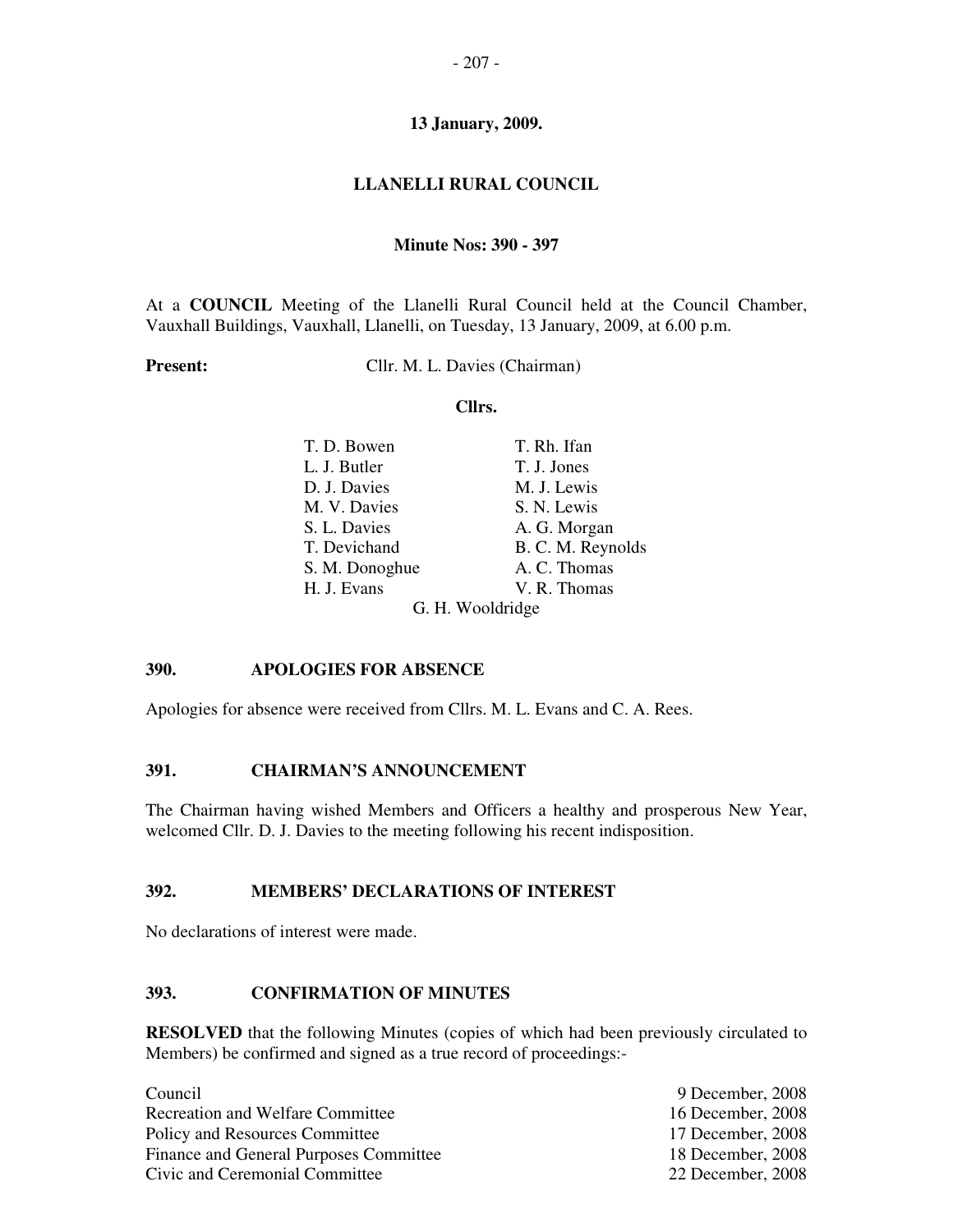Planning and Liaison Committee Planning and Liaison Committee 22 December, 2008 12 January, 2009

### **394. CIVIC AND CEREMONIAL MATTERS**

Pursuant to Minute No. 382, it was

**RESOLVED** that the following Civic and Ceremonial Committee's recommendations be accepted:-

- (1) the Council notes the resignation of the Vice Chairman of Council received via email on 18 December, 2008, and the position be left vacant until the next Annual Meeting is held on 12 May, 2009;
- (2) as a means of assisting the Chairman of Council to fulfil the civic role, Past Chairmen attend civic engagements and invitations in the interim period.

### **395. MATTERS REPORTED**

**RESOLVED** that the schedule of matters reported be noted.

### **396. LLANELLI JOINT BURIAL AUTHORITY**

Members received the following Minutes of a meeting of the Llanelli Joint Burial Authority held on 12 November, 2008:-

"At the Meeting of the Llanelli Joint Burial Authority held at Vauxhall Buildings, Vauxhall, Llanelli, on Wednesday, 12 November 2008 at 4:00 pm.

Present: Cllr. T. J. Jones (Chairman)

Cllrs.

T. D. Bowen C. C. Lucas M. J. P. Burns A. G. Morgan W. J. Lemon K. D. Rees

### 46. APOLOGIES FOR ABSENCE

Apologies for absence were received from Cllrs D. J Davies and S. L. Davies.

#### 47. MEMBERS' DECLARATIONS OF INTEREST

No declarations of interest were made.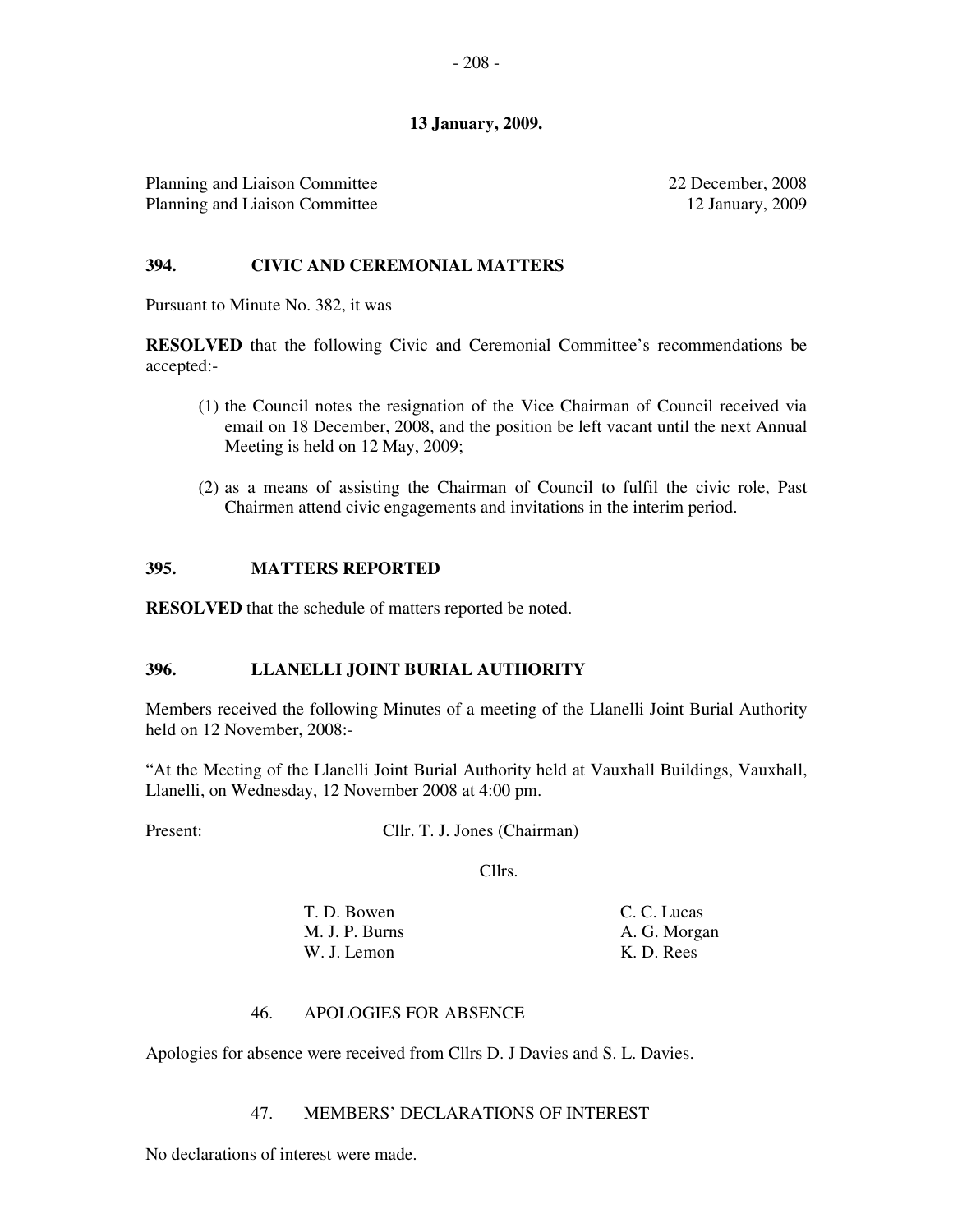## 48. CONFIRMATION OF MINUTES

RESOLVED that the following minutes (copies of which had been previously circulated) be confirmed and signed as a true record of proceedings.

Ordinary Meeting - 8 October 2008

# 49. MATTERS ARISING

Arising out of Minute No. 45, the Secretary reported that Jennings' Solicitors had been consulted over the impending rent review of Llanelli Crematorium. Members were then provided with an explanation of the review process and it was revealed that no further legal input was required unless the rent review was referred to arbitration. After a brief discussion it was

RESOLVED that the information be noted and that the Secretary be authorised to commence the rent review based on the legal advice received and in accordance with the provisions set out in the Lease dated 9 May 2001, made between the Burial Authority and Llanelli Crematorium Limited.

# 50. INCOME AND EXPENDITURE REPORTS

RESOLVED that the income and expenditure reports for September 2008 and the provisional report for October 2008 be noted.

### 51. SCHEDULE OF PAYMENTS

Consideration was given to the schedule of payments for October 2008, which revealed expenditure for the month amounted to £17,142.84.

RESOLVED that the information be noted.

# 52. MEMORIAL TESTING FIGURES

Consideration was given to the memorial testing figures for October 2008, which revealed that 187 memorials had been tested to stage two level, with five failures.

RESOLVED that the information be noted.

### 53. MEMORIAL TEST FORCE – NEW MEMORIALS

The Secretary reported that currently the Burial Authority tested memorials installed before November 2003 using a 35kg pressure test force but tested new memorials and memorials installed after November 2003 using a 50kg test force. The 50kg test force was originally adopted based on work and research conducted by the now defunct 'Memorial Safety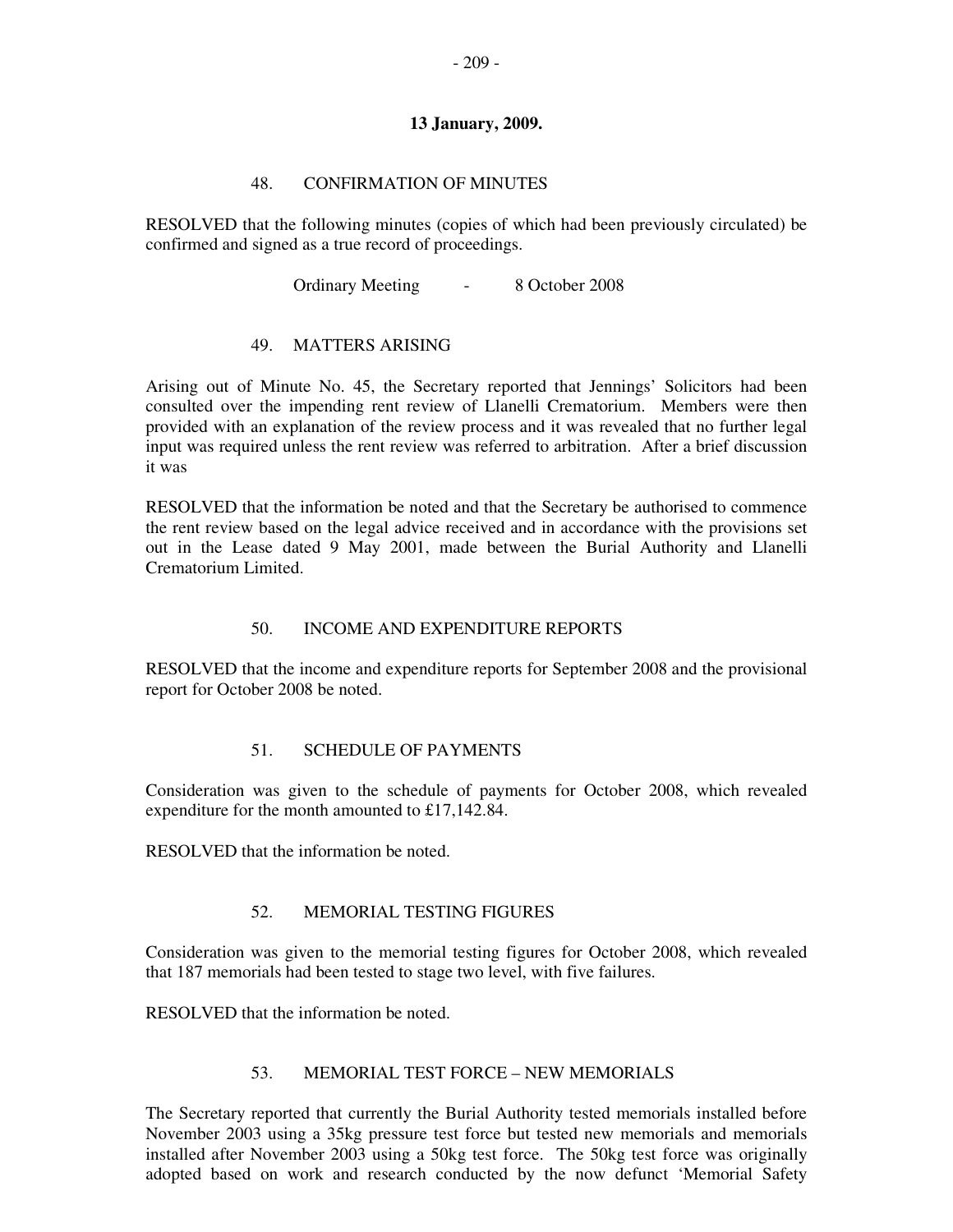Advisory Group' (MSAG) established by the former Home Office (now the Ministry of Justice). Whilst this figure had never been revoked by MSAG it has not appeared in any industry guidance, nor has it been used by cemetery practitioners in England or Wales, when performing tests. The test force of 35kg was recognised as the only standard when testing both existing and new memorials.

The Secretary stated that while it was acceptable for the Burial Authority to test to the higher level of 50kg, it would be prudent to conform to the accepted and recognised industry practice of using a 35kg pressure test force for testing cemetery memorials. For the avoidance of doubt, memorials requiring assessment by a structural engineer (as defined in the Authority's procedures) would not be affected by the proposed change as they were subject to separate testing arrangements.

RESOLVED that the test force be reduced to 35kg with immediate effect and the Authority's 'inspection and maintenance of graves' procedures document (version 13, 6 September 2006) be amended to reflect the change.

### 54. CHRISTMAS HOLIDAY ARRANGEMENTS

RESOLVED that in accordance with Minute No. 45 (10 December 2003), this year's Christmas holiday arrangements at the cemetery be confirmed as detailed below, with two and a half days annual leave being added to employees' annual leave entitlement for 2008/2009:

| Wednesday | 24 | December | 2008 | Christmas Eve (finish at 12.00 noon) |
|-----------|----|----------|------|--------------------------------------|
| Thursday  | 25 | December | 2008 | Christmas Day                        |
| Friday    | 26 | December | 2008 | <b>Boxing Day</b>                    |
| Saturday  | 27 | December | 2008 | Non working day                      |
| Sunday    | 28 | December | 2008 | Non working day                      |
| Monday    | 29 | December | 2008 | Locally agreed holiday               |
| Tuesday   | 30 | December | 2008 | Normal working day                   |
| Wednesday | 31 | December | 2008 | New Year's Eve (normal working day)  |
| Thursday  |    | January  |      | New Year's Day<br>2009               |
| Friday    |    | January  |      | Resume normal work pattern<br>2009   |

#### 55. PUBLIC BODIES (ADMISSION TO MEETINGS) ACT, 1960

RESOLVED that in view of the confidential nature of the business to be transacted the following matters be considered in private and that the power of exclusion of the public under Section 1(2) of the Public Bodies (Admission to Meetings) Act, 1960 be exercised.

#### 56. SECURITY FENCING – FUEL TANK COMPOUND

Members were requested to vire funds from the Authority's contingency budget (cost code 4435) to its buildings and ground maintenance budget (cost code 4066) to purchase security fencing to form a secure compound around the new fuel tank, located by the shed and general store to the rear of the cemetery office.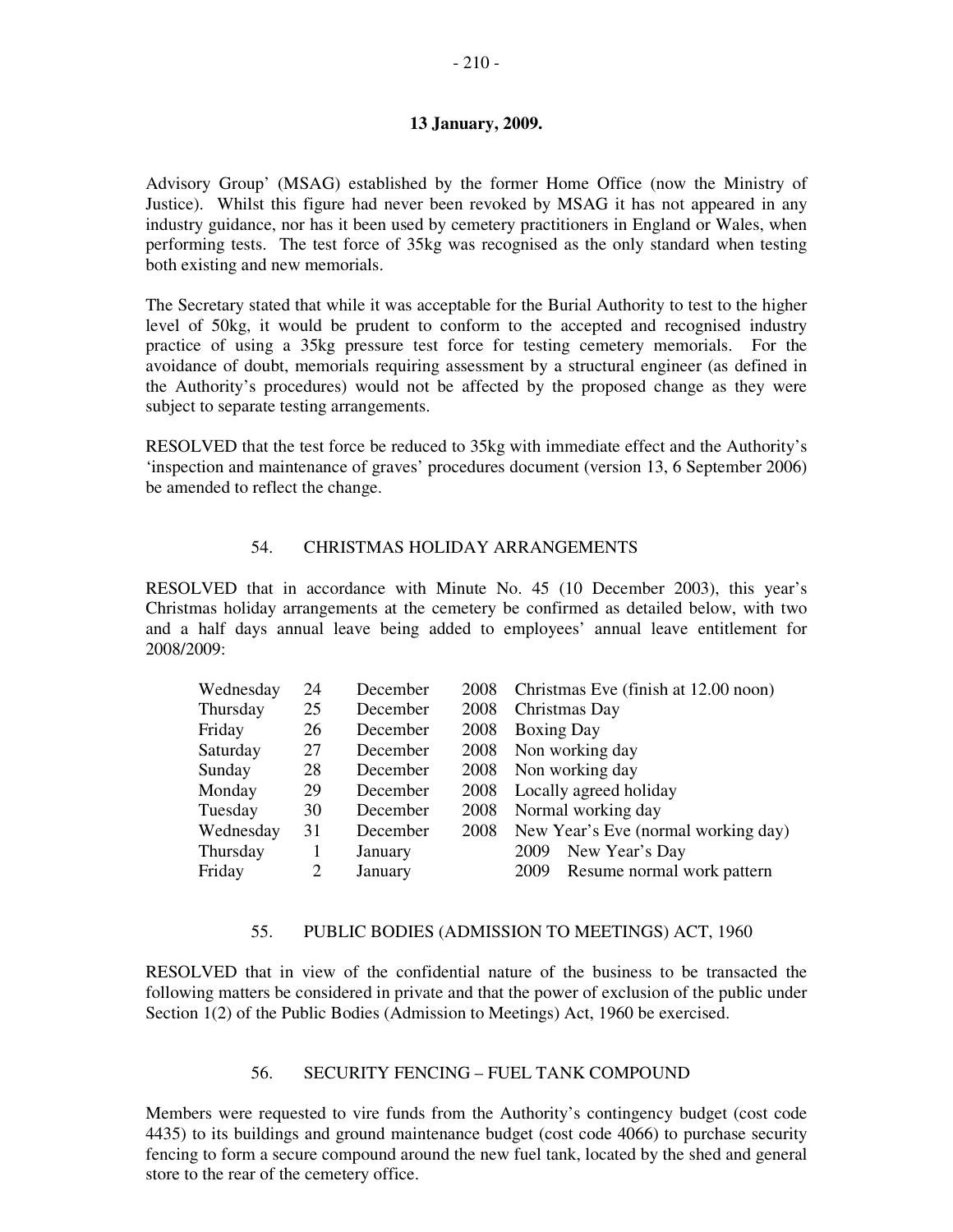Unlike the old tank (which was housed in a lockable store) the new tank was located outside in the open. Whilst it had a few security features to prevent the possible theft of fuel, it was recommended that the area surrounding the tank be cordoned off to deter opportunist thieves from tampering with the tank in a bid to steal fuel.

Quotations had been sought for the supply of two different lengths of palisade fencing with either a galvanised or powder coated finish. The Secretary stated that there was little price difference between the two different types of finish on offer. Members felt the powder coated finish would provide the better option in terms of protection and aesthetics and accordingly considered four quotations for the supply of same for a 2100mm high fence as follows:

 £ 1. 2306.00 2. 3195.00 3. 2749.25 4. 3232.50

After a brief discussion it was

RESOLVED that:

- (1) the quotation submitted by West Wales Fencing, 28/30 Pengry Road, Loughor, Swansea for the supply of a 2100mm high palisade fence with powder coated finish at a sum of £2306.00 excluding VAT be accepted;
- (2) the virement proposal as outlined in the body of the minute be approved to cover the purchase and installation costs of the fencing; and as a means of providing additional security
- (3) the Secretary and Chairman be granted plenary powers to investigate and purchase a steel mesh cage (or similar) to encapsulate the fuel tank.

# 57. LOCAL GOVERNMENT PAY SCALES AND ALLOWANCES

RESOLVED that the National Joint Council circular 2/08 showing interim pay scales and allowances at a rate of 2.45% (plus an additional £100 per annum on spinal column points 4, 5 & 6) effective from 1 April 2008, be received and adopted.

…………………………………… The Meeting concluded at 4:20pm"

……………………………………………

**RESOLVED** that the Minutes be accepted.